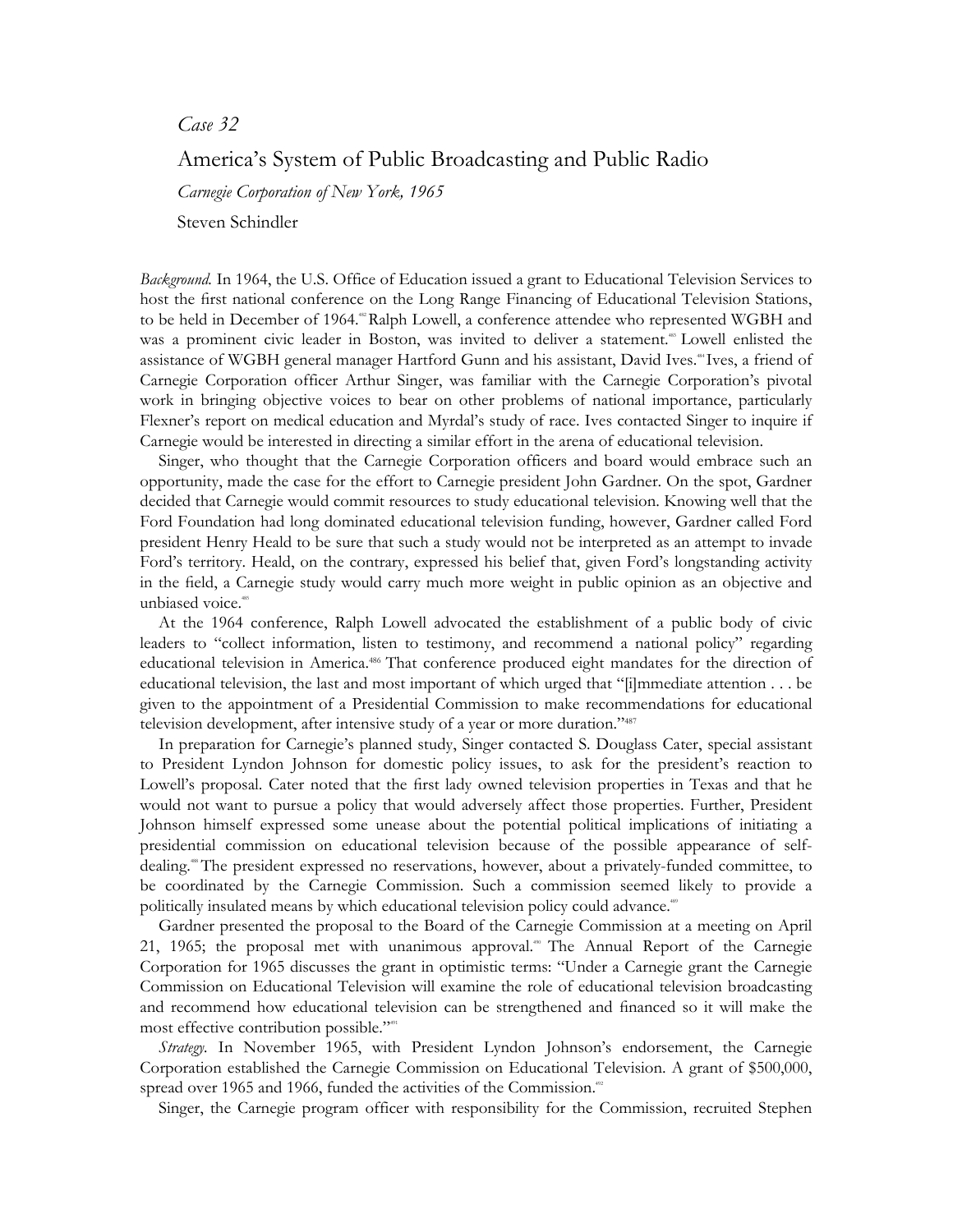White, a colleague from earlier projects and a documentary writer for CBS, to direct the Commission's activities. White and Singer had both worked at the Massachusetts Institute of Technology; when White suggested as Commission chairman Dr. James R. Killian, Jr., chairman of the corporation of M.I.T., Singer enthusiastically approved. Killian had been Science Advisor to President Eisenhower, and he also had a technology background. Killian, Singer, and White collaborated to identify and recruit the remainder of the commissioners.<sup>49</sup> Though the Carnegie Corporation officially controlled the selection of the commissioners, the White House recommended the appointment of two individuals, for the dual purposes of protecting Johnson's interests and of keeping the White House informed of the Commission's progress.<sup>44</sup> Other Commissioners included Harvard President James B. Conant, author Ralph Ellison, United Automobile Workers Vice-President Leonard Woodcock, Polaroid founder and President Edwin Land, and former North Carolina Governor Terry Sanford.<sup>49</sup> The Commission held its first of eight formal meetings in early 1966.496 To help it understand the existing providers of public television, the Commission contacted all 124 educational television stations that were operating in 1965 and visited ninety-two of those stations. Its report on those television stations was the first collection of nationwide information on all educational television stations.<sup>497</sup>

From early in the process, the Commission staff planned, on release of the Commission's report, to recommend legislation enacting the proposals it would likely contain. Accordingly, White and Killian began to visit various congressmen in Washington, as well as the presidents of the three major television networks, to present briefings of the Commission's findings and to float legislative ideas. Cater similarly briefed others at the White House about the Commission's work.<sup>488</sup>

*Impact*. The Commission published its findings and twelve recommendations in January 1967. "The detail of the Commission's recommendations reflected two major goals—that federal support should be significantly increased and that a Corporation for Public Television should be established.<sup>30</sup> Near the conclusion of the Commission's work, the Commission staff hired a Washington law firm to draft legislation enacting the report's proposals in hopes that such legislation might win quick passage.

Shortly after the release of the report, the *New York Times* forecast its importance, with widelyadmired columnist James "Scotty" Reston opining that its release "may be recognized as one of the transforming occasions in American life."<sup>501</sup> In January 1967, Johnson used his State of the Union address to urge the passage of the Public Broadcasting Act and the creation of the Corporation for Public Broadcasting, a direct recommendation from the Commission.<sup>502</sup>

The Public Broadcasting Act of 1967 passed the House of Representatives by a three-to-one margin.503 While some witnesses before the Senate Committee considering the bill disagreed with particular aspects of the legislation, each witness supported the overall legislation's passage. Killian and Commissioner Edwin Land, president and founder of Polaroid, were the key witnesses on behalf of the Commission's report.<sup>504</sup>

Some recommendations were eventually rebuffed: the Commission recommended that funding for CPT come directly from an excise tax on television set sales, like that in existence in the United Kingdom, so as to create a dedicated tax and thereby insulate CPB from appropriation politics and possible political control of content, but that recommendation was rejected in Congress. Furthermore, despite the Commission's recommendation that only half of the Corporation trustees be political appointees, all were eventually to be appointed directly by the president.<sup>\*\*</sup> Despite these changes in the legislation, the bill was reported to have been based "in large measure" on the report of the Carnegie Commission.<sup>506</sup>

The Congressional Reports of the Public Broadcasting Act of 1967 highlight the importance of the Carnegie Commission and the testimony of Dr. James Killian, its chair, in establishing the need for a Corporation for Public Broadcasting. The Report of the Department of Housing, Education, and Welfare to the Senate cited with approval Killian's testimony on the need for the Corporation to